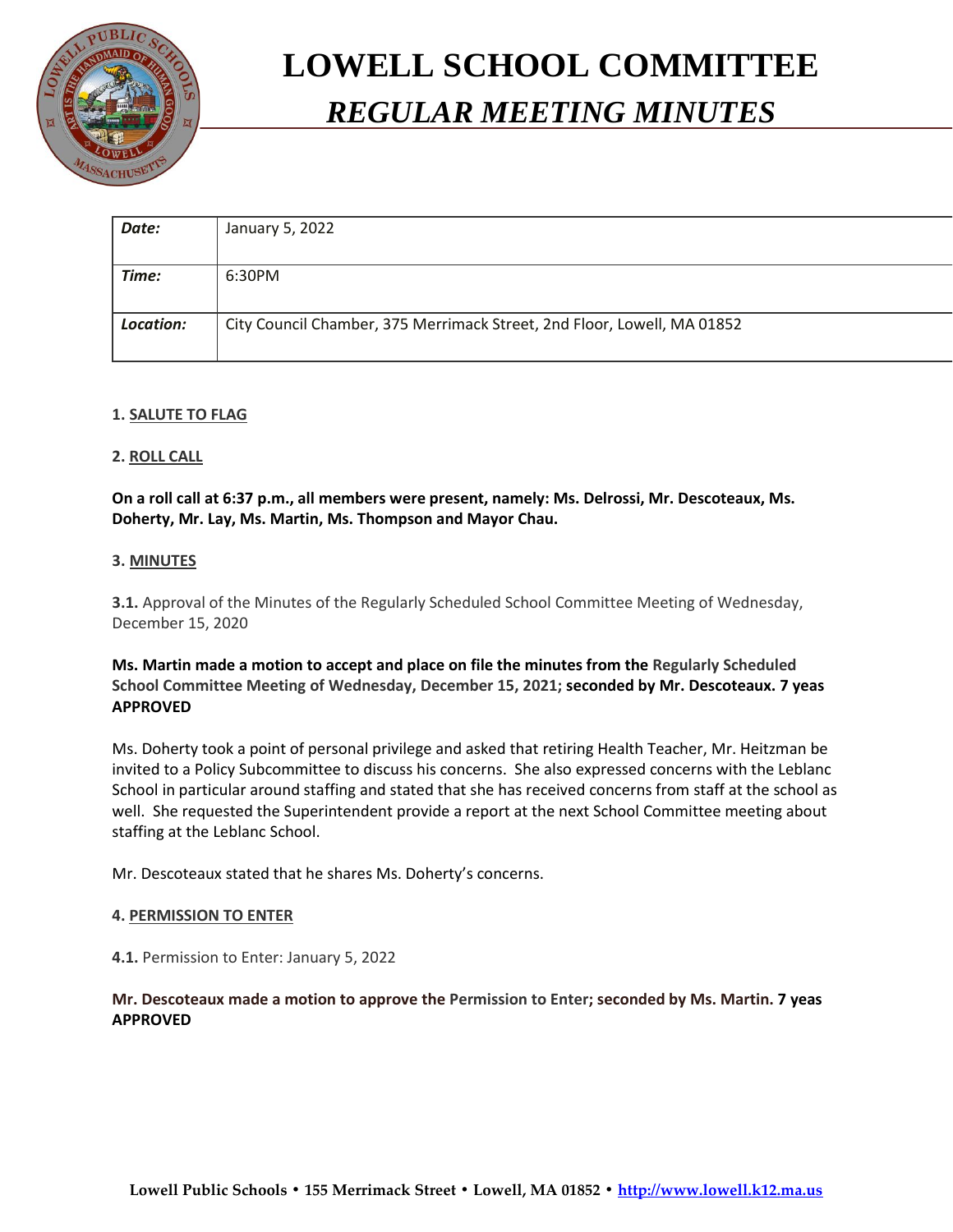

# **5. MEMORIALS**

**5.1.** Philip Dancause, Retired Lowell High School Teacher.

**5.2.** Barbara Glasheen, Retired Washington School Teacher.

## **6. MOTIONS**

**6.1.** [By Jackie Doherty]: Request the Superintendent provide the committee with a report on why the 2020-2021 End of Year Financial Report due to DESE on Oct. 1 required multiple extensions and a warning letter from the Associate Commissioner, as well as steps taken to ensure timely submission going forward.

## **Ms. Doherty made a motion to approve; seconded by Ms. Martin. 7 yeas APPROVED**

**6.2.** [By Jackie Doherty]: Motion to Reconsider of the Approval of the Updated Language to the Previously Approved Contract Amendment for Chief Operating Officer James Hall as Authorized under the School Committee's Adopted Rules Procedures.

Mike Dillon registered and spoke on this motion.

Ms. Doherty requested that the Committee table the motion and that the City Solicitor provide a response with any concerns regarding the amendment at the next regularly scheduled School Committee meeting. She asked that it be available to the Committee before the next meeting and also asked the Mayor to invite the Solicitor to attend the meeting.

Mayor Chau stated that he will invite the City Solicitor to the next meeting.

**Ms. Doherty made a motion to table this motion; seconded by Ms. Martin. 3 yeas, 4 nays (Ms. Delrossi, Mr. Descoteaux, Mr. Lay, Ms. Thompson) FAILS**

**Ms. Doherty made a motion to approve; seconded by Ms. Martin. Ms. Doherty withdrew the motion.**

## **7. REPORTS OF THE SUPERINTENDENT**

## **7.1.** COVID-19 Update

Superintendent Boyd informed the Committee that on Monday January 3<sup>rd</sup>, a letter was sent to families that said the district has a staff absence rate of 10% and that the absence rate is being driven by required COVID-19 health and safety protocols. He stated that staffing levels throughout the district, across positions and across service areas are now reaching a critical threshold where it is questionable on a daily basis whether the district will be able to operate one (1) or more schools in a safe and effective manner.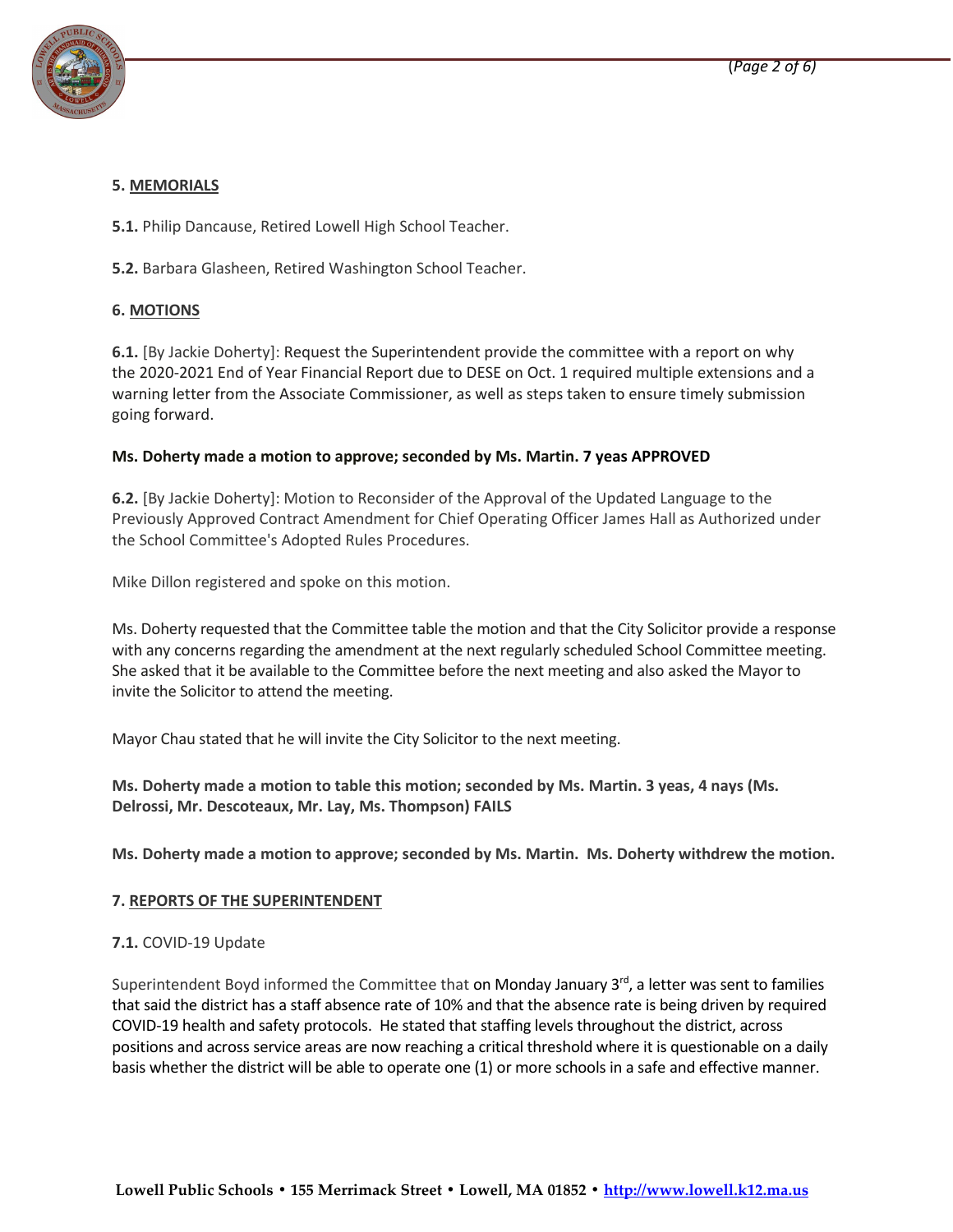

He stated that the district contacted the Department of Elementary and Secondary Education (3) and asked for three (3) different scenario type waivers in an effort to find a solution and all were denied. The Superintendent also thanked the UTL and LSAA for all their help.

Dr. Hall, Chief Operating Officer provided the Committee with a report that gave them a COVID-19 Data monitoring update that included Lowell Public Schools COVID positive cases, Pool Testing Participation and Testing Services (symptomatic testing, "test and stay" and routine COVID Pooled testing). He stated that there were 153 total positive cases in Lowell Public Schools between December 16th and December  $22<sup>nd</sup>$  and of those cases, twelve (12) were staff members and 141 were students. He stated that pool testing this week showed 40% of the pools required follow-ups to identify who had tested positive and of the 40%, he stated that there were 310 positive tests. He stated that due to the staffing issues central office has been dispatched into schools to help with staffing shortages.

# **Ms. Doherty made a motion to accept the following Reports of the Superintendent 7.1 and 7.2 as reports of progress; seconded by Mr. Descoteaux. 7 yeas APPROVED**

**7.2.** Response to Motion 10. COO of 10/20/21 By Andy Descoteaux Regarding Food Quality

Aramark gave a PowerPoint presentation to the Committee that addressed the quality of the food provided to the students. Aramark addressed the follow issues:

- $\triangleright$  Staffing Shortages
- $\triangleright$  Expanding Students' Culinary Options
- $\triangleright$  Supply Chain Challenges
- LPS Food and Nutrition Advisory Committee
- $\triangleright$  Enhancing the Student Dining Experience
- $\triangleright$  Culinary Focus Trainings

Aramark also provided a sampling of their food to the Committee for them to enjoy.

Committee members expressed concern around calls they've received telling them that the food has mold, isn't enjoyable, etc. It was suggested that Ararmark provide a report quarterly updating the Committee on any issues.

## **Ms. Doherty made a motion to accept the following Reports of the Superintendent 7.1 and 7.2 as reports of progress; seconded by Mr. Descoteaux. 7 yeas APPROVED**

**7.3.** Response to Motion 8. COO of 09/15/21 By Jackie Doherty Regarding Transportation

Mr. Descoteaux, Transportation Director provided a report to the Committee that informed the Committee that the Transportation Department continues to experience daily challenges with transporting students to and from school. The report stated that the biggest challenge the district is facing is a reduction in the amount of bus drivers employed by the district's two largest contracted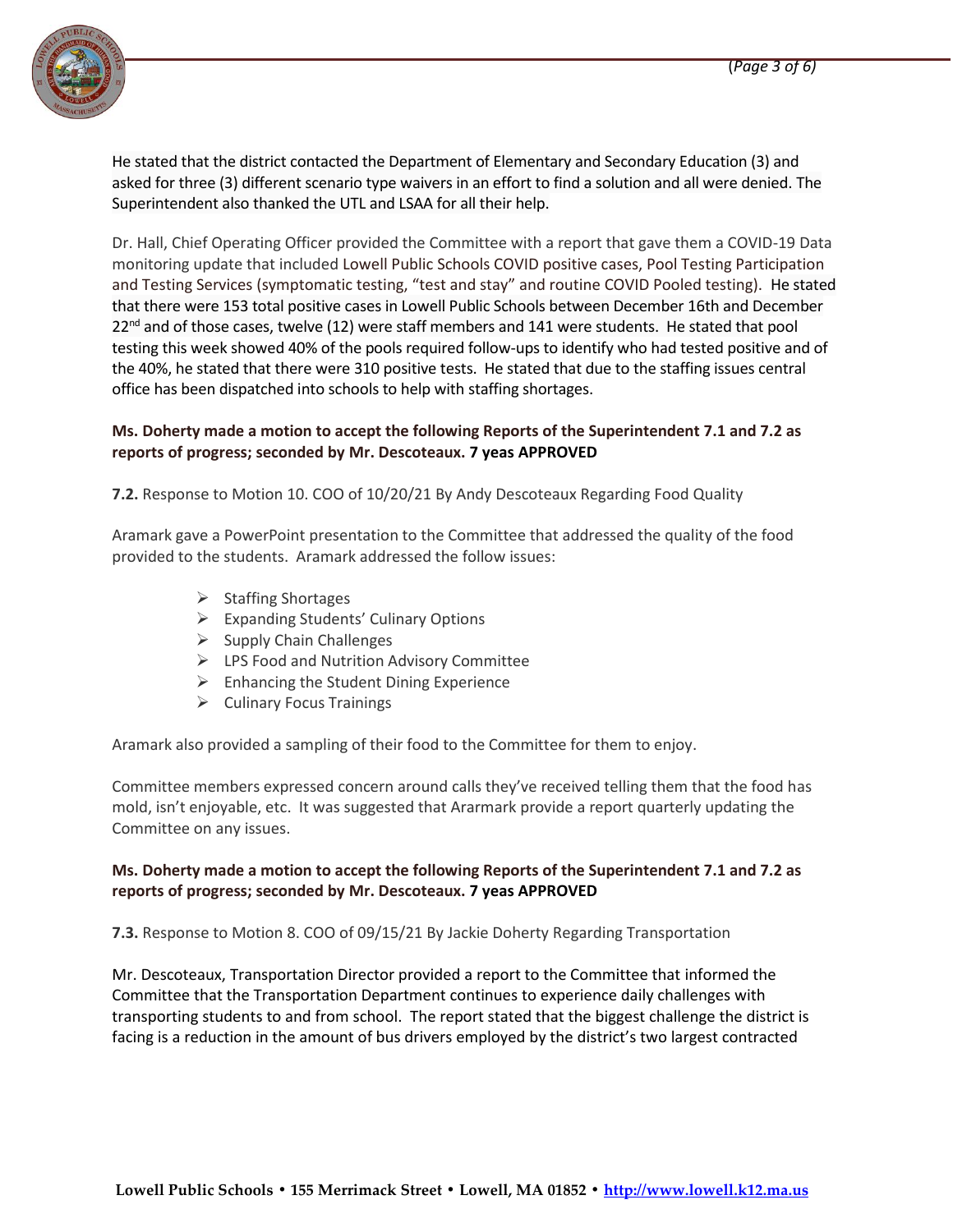

providers as well as driver absences due to COVID-19 and other illnesses. Also, school bus route arrival/dismissal times has also become a major concern with the ongoing street/bridge construction projects that are ongoing in the city.

# **Ms. Doherty made a motion to accept the following Reports of the Superintendent 7.1 and 7.2 as reports of progress; seconded by Mr. Descoteaux. 7 yeas APPROVED**

## **7.4.** Home Education

Superintendent Boyd recommended that the following parents/guardians be allowed to home educate their child:

> Elizabeth Gonzalez Suheil Rivera Laura Blankenship

## **Mr. Descoteaux made a motion to approve; seconded by Ms. Delrossi. 7 yeas APPROVED**

## **8. NEW BUSINESS**

**8.1.** Authorization the Expenditure of Funds to Replace the Boilers at both the Butler School and the Reilly School in a Total Amount of up to \$105,000.00

Superintendent Boyd informed the Committee that this report is being withdrawn. He stated that he was informed prior to the meeting by the City Manager, that the city will be covering the cost of the expenditure.

Ms. Thompson asked about having joint facility subcommittee meetings with the City regarding future matters. Mayor Chau stated that he will have the Council invite the School Committee to a facility subcommittee to discuss facility issues.

## **8.2.** Approval of LHS Performing Arts Wellness Program

Ms. Desmond, Chief Academic Officer provided a report to the Committee that informed them that as part of Lowell High School's (LHS) Secondary Redesign work, staff have been revisiting graduation requirements to improve alignment to the Department of Elementary and Secondary Education's (DESE) Frameworks and MassCore Graduation completion rates. The report stated that through this work, the Fine Arts and Science Department Chairs have worked to revise preforming arts course descriptions to align with graduation requirements. Additionally, the DESE has recently revised the Massachusetts Comprehensive Health Framework, placing greater emphasis on health as a form of personal wellness. It is requested that the School Committee approve Dance, Band and Show Choir as PE-equivalent classes that fulfill the Health A and Health B requirements. This change will also provide opportunities for increased Fine Arts course enrollments and program retention while decreasing class sizes in oversubscribed Health classes.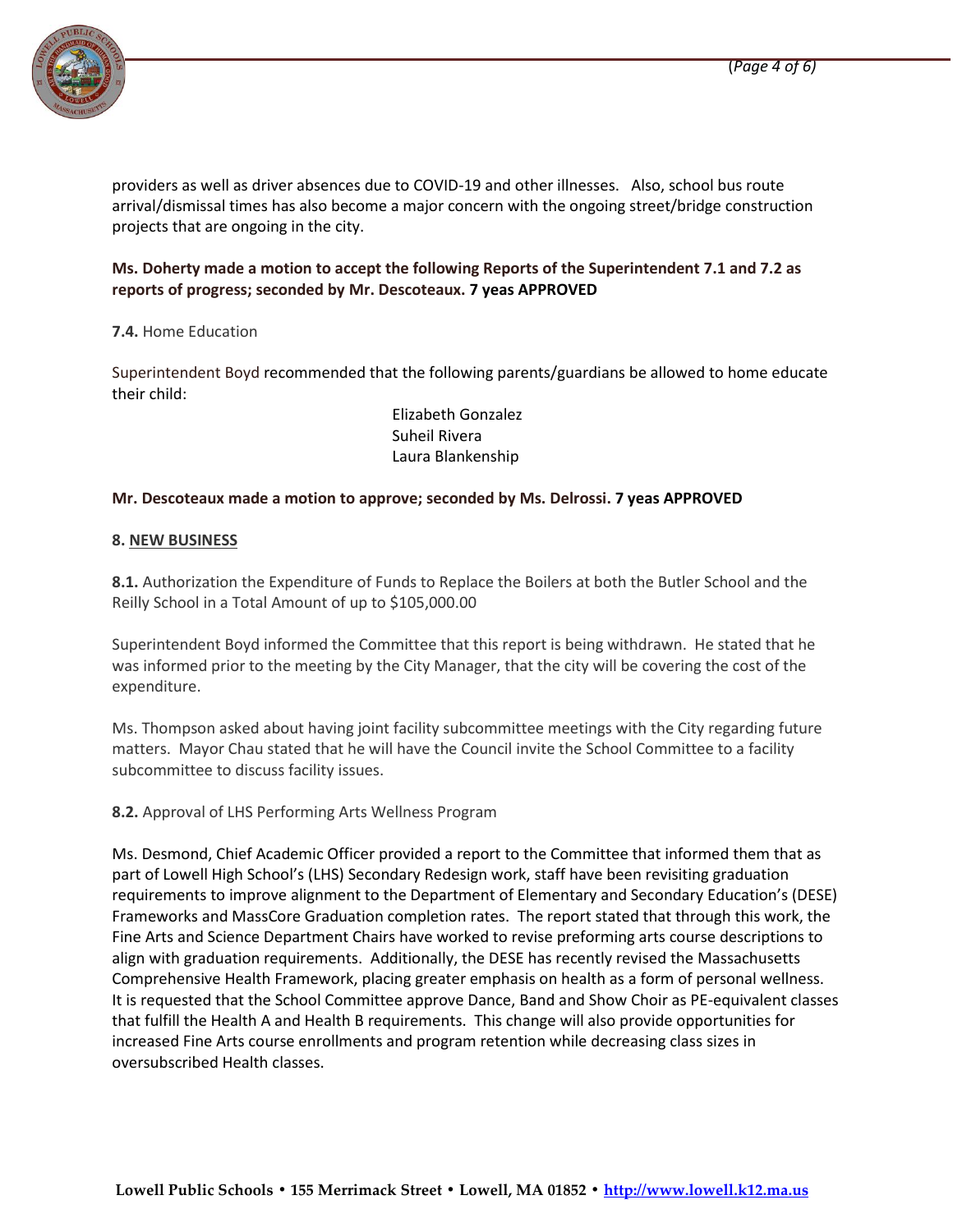

Several Committee members supported this, but had concerns around sex education not being included. They stated that they would approve this, but would like to be sure that sex education is included or will be included in the future.

# **Ms. Thompson made a motion to approve the LHS Performing Art Wellness Program; seconded by Mr. Descoteaux. 7 yeas APPROVED**

## **9. PROFESSIONAL PERSONNEL**

**9.1.** The Members of the United Teachers of Lowell Hereby Donate Fifteen [15] Sick Leave Days to Patricia Teague Daley School Paraprofessional.

## **Mr. Descoteaux made a motion to approve items 9.1 and 9.2 together; seconded by Ms. Thompson. 7 yeas APPROVED**

**9.2.** The Members of the United Teachers of Lowell Hereby Donate Fifteen [15] Sick Leave Days to Solage Yao McAuliffe School Paraprofessional.

**Mr. Descoteaux made a motion to approve items 9.1 and 9.2 together; seconded by Ms. Thompson. 7 yeas APPROVED**